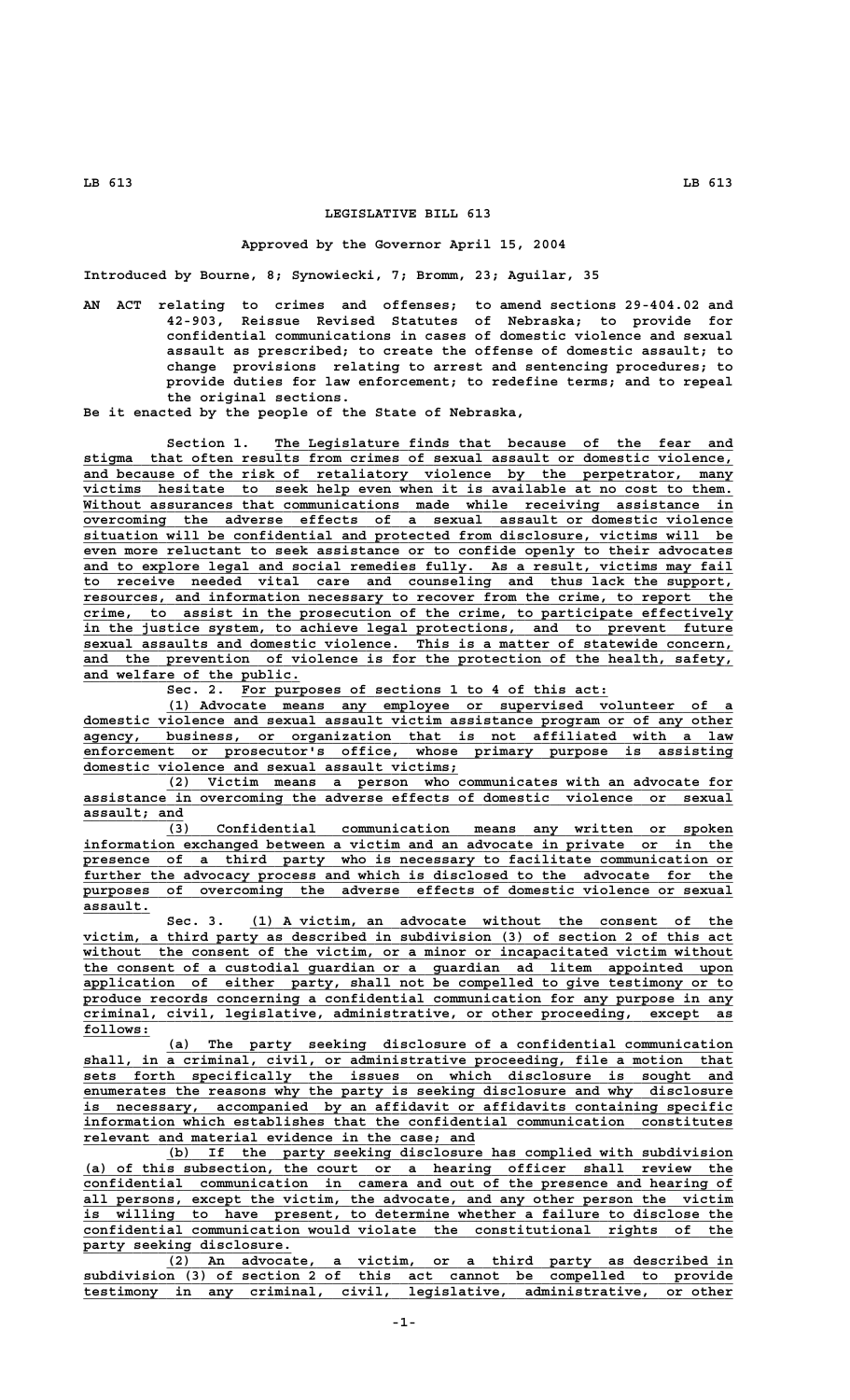**\_\_\_\_\_\_\_\_\_\_\_\_\_\_\_\_\_\_\_\_\_\_\_\_\_\_\_\_\_\_\_\_\_\_\_\_\_\_\_\_\_\_\_\_\_\_\_\_\_\_\_\_\_\_\_\_\_\_\_\_\_\_\_\_\_\_\_\_\_\_\_\_\_\_\_\_\_\_ proceeding that would identify the name, address, location, or telephone \_\_\_\_\_\_\_\_\_\_\_\_\_\_\_\_\_\_\_\_\_\_\_\_\_\_\_\_\_\_\_\_\_\_\_\_\_\_\_\_\_\_\_\_\_\_\_\_\_\_\_\_\_\_\_\_\_\_\_\_\_\_\_\_\_\_\_\_\_\_\_\_\_\_\_\_\_\_ number of a safe house, abuse shelter, or other facility that provided \_\_\_\_\_\_\_\_\_\_\_\_\_\_\_\_\_\_\_\_\_\_\_\_\_\_\_\_\_\_\_\_\_\_\_\_\_\_\_\_\_\_\_\_\_\_\_\_\_\_\_\_\_\_\_\_\_\_\_\_\_\_\_\_\_\_\_\_\_\_\_\_\_\_\_\_\_\_ temporary emergency shelter to the victim of the offense that is the subject \_\_\_\_\_\_\_\_\_\_\_\_\_\_\_\_\_\_\_\_\_\_\_\_\_\_\_\_\_\_\_\_\_\_\_\_\_\_\_\_\_\_\_\_\_\_\_\_\_\_\_\_\_\_\_\_\_\_\_\_\_\_\_\_\_\_\_ of the proceeding unless the facility is a party to the proceeding.**

 **Sec. 4.** (1) A victim does not waive the protections afforded by  **\_\_\_\_\_\_\_\_\_\_\_\_\_\_\_\_\_\_\_\_\_\_\_\_\_\_\_\_\_\_\_\_\_\_\_\_\_\_\_\_\_\_\_\_\_\_\_\_\_\_\_\_\_\_\_\_\_\_\_\_\_\_\_\_\_\_\_\_\_\_\_\_\_\_\_\_\_\_ sections 1 to 4 of this act by testifying in court about the offense, except that:\_\_\_\_\_**

 **\_\_\_\_\_\_\_\_\_\_\_\_\_\_\_\_\_\_\_\_\_\_\_\_\_\_\_\_\_\_\_\_\_\_\_\_\_\_\_\_\_\_\_\_\_\_\_\_\_\_\_\_\_\_\_\_\_\_\_\_\_\_\_\_\_\_\_\_ (a) If the victim partially discloses the contents of a confidential \_\_\_\_\_\_\_\_\_\_\_\_\_\_\_\_\_\_\_\_\_\_\_\_\_\_\_\_\_\_\_\_\_\_\_\_\_\_\_\_\_\_\_\_\_\_\_\_\_\_\_\_\_\_\_\_\_\_\_\_\_\_\_\_\_\_\_\_\_\_\_\_\_\_\_\_\_\_ communication in the course of testifying, then either party may request the \_\_\_\_\_\_\_\_\_\_\_\_\_\_\_\_\_\_\_\_\_\_\_\_\_\_\_\_\_\_\_\_\_\_\_\_\_\_\_\_\_\_\_\_\_\_\_\_\_\_\_\_\_\_\_\_\_\_\_\_\_\_\_\_\_\_\_\_\_\_\_\_\_\_\_\_\_\_ court to rule that justice requires the protections afforded by sections 1 to \_\_\_\_\_\_\_\_\_\_\_\_\_\_\_\_\_\_\_\_\_\_\_\_\_\_\_\_\_\_\_\_\_\_\_\_\_\_\_\_\_\_\_\_\_\_\_\_\_\_\_\_\_\_\_\_\_\_\_\_\_\_\_\_\_\_\_\_\_\_\_\_\_\_\_\_\_\_ 4 of this act be waived to the extent the protections apply to that portion of \_\_\_\_\_\_\_\_\_\_\_\_\_\_\_\_\_\_\_\_\_\_\_\_\_\_\_\_\_\_\_\_\_\_\_ the confidential communication; and**

 **\_\_\_\_\_\_\_\_\_\_\_\_\_\_\_\_\_\_\_\_\_\_\_\_\_\_\_\_\_\_\_\_\_\_\_\_\_\_\_\_\_\_\_\_\_\_\_\_\_\_\_\_\_\_\_\_\_\_\_\_\_\_\_\_\_\_\_\_ (b) Any waiver shall apply only to the extent necessary to require** any witness to respond to counsel's questions concerning a confidential  **\_\_\_\_\_\_\_\_\_\_\_\_\_\_\_\_\_\_\_\_\_\_\_\_\_\_\_\_\_\_\_\_\_\_\_\_\_\_\_\_\_\_\_ communication that is relevant to the case.**

 **\_\_\_\_\_\_\_\_\_\_\_\_\_\_\_\_\_\_\_\_\_\_\_\_\_\_\_\_\_\_\_\_\_\_\_\_\_\_\_\_\_\_\_\_\_\_\_\_\_\_\_\_\_\_\_\_\_\_\_\_\_\_\_\_\_\_\_\_ (2) An advocate cannot waive the protections afforded a victim under \_\_\_\_\_\_\_\_\_\_\_\_\_\_\_\_\_\_\_\_\_\_\_\_\_\_\_\_\_\_\_\_\_\_\_\_\_\_\_\_\_\_\_\_\_\_\_\_\_\_\_\_\_\_\_\_\_\_\_\_\_\_\_\_\_\_\_\_\_\_\_\_\_\_\_\_\_\_ sections 1 to 4 of this act. However, if a victim brings suit against an \_\_\_\_\_\_\_\_\_\_\_\_\_\_\_\_\_\_\_\_\_\_\_\_\_\_\_\_\_\_\_\_\_\_\_\_\_\_\_\_\_\_\_\_\_\_\_\_\_\_\_\_\_\_\_\_\_\_\_\_\_\_\_\_\_\_\_\_\_\_\_\_\_\_\_\_\_\_ advocate or the agency, business, or organization in which the advocate was** employed or served as a volunteer at the time of the advocacy relationship,  **\_\_\_\_\_\_\_\_\_\_\_\_\_\_\_\_\_\_\_\_\_\_\_\_\_\_\_\_\_\_\_\_\_\_\_\_\_\_\_\_\_\_\_\_\_\_\_\_\_\_\_\_\_\_\_\_\_\_\_\_\_\_\_\_\_\_\_\_\_\_\_\_\_\_\_\_\_\_ the advocate may testify or produce records regarding confidential \_\_\_\_\_\_\_\_\_\_\_\_\_\_\_\_\_\_\_\_\_\_\_\_\_\_\_\_\_\_\_\_\_\_\_\_\_\_\_\_\_\_\_\_\_\_\_\_\_\_\_\_\_\_\_\_\_\_\_\_\_\_\_\_\_\_\_\_\_\_\_\_\_\_\_\_\_\_ communications with the victim and is not in violation of sections 1 to 4 of** this <u>act.</u>

 **\_\_\_\_\_\_\_\_\_\_\_\_\_\_\_\_\_\_\_\_\_\_\_\_\_\_\_\_\_\_\_\_\_\_\_\_\_\_\_\_\_\_\_\_\_\_\_\_\_\_\_\_\_\_\_\_\_\_\_\_\_\_\_\_\_\_\_\_ (3) Sections 1 to 4 of this act shall not relieve an advocate of any** duty to report suspected adult abuse or neglect as required by section 28-372  **\_\_\_\_\_\_\_\_\_\_\_\_\_\_\_\_\_\_\_\_\_\_\_\_\_\_\_\_\_\_\_\_\_\_\_\_\_\_\_\_\_\_\_\_\_\_\_\_\_\_\_\_\_\_\_\_\_\_\_\_\_\_\_\_\_\_\_\_\_\_\_\_\_\_\_\_\_\_ or suspected child abuse or neglect as required by section 28-711 or any other \_\_\_\_\_\_\_\_\_\_\_\_\_\_\_\_\_\_\_\_\_\_\_\_\_\_\_\_\_\_\_\_\_\_\_\_\_\_\_\_\_\_\_\_\_\_\_\_ legal duty to report a criminal or unlawful act.**

 **\_\_\_\_\_\_\_\_\_\_\_\_\_\_\_\_\_\_\_\_\_\_\_\_\_\_\_\_\_\_\_\_\_\_\_\_\_\_\_\_\_\_\_\_\_\_\_\_\_\_\_\_\_\_\_\_\_\_\_\_\_\_\_\_\_\_\_\_ (4) Sections 1 to 4 of this act shall not be construed to limit any \_\_\_\_\_\_\_\_\_\_\_\_\_\_\_\_\_\_\_\_\_\_\_\_\_\_\_\_\_\_\_\_\_\_\_\_\_\_\_\_\_\_\_\_\_\_\_\_\_\_\_\_\_\_\_\_\_\_\_\_\_\_\_\_\_\_\_\_\_\_\_\_\_\_\_\_\_\_ other testimonial privilege available to any person under the laws of this state.\_\_\_\_\_\_**

 **\_\_\_\_\_\_\_\_\_\_\_\_\_\_\_\_\_\_\_\_\_\_\_\_\_\_\_\_\_\_\_\_\_\_\_\_\_\_\_\_\_\_\_\_\_\_\_\_\_\_\_\_\_\_\_\_\_\_\_ Sec. 5. (1) A person commits the offense of domestic assault in the \_\_\_\_\_\_\_\_\_\_\_\_\_\_\_\_\_\_\_\_\_\_\_\_\_\_ third degree if he or she:**

> **\_\_\_\_\_\_\_\_\_\_\_\_\_\_\_\_\_\_\_\_\_\_\_\_\_\_\_\_\_\_\_\_\_\_\_\_\_\_\_\_\_\_\_\_\_\_\_\_\_\_\_\_\_\_\_\_\_\_\_\_\_\_\_\_\_\_\_\_ (a) Intentionally and knowingly causes bodily injury to his or her \_\_\_\_\_\_\_\_\_\_\_\_\_\_\_\_\_\_\_\_ intimate partner; or**

> **\_\_\_\_\_\_\_\_\_\_\_\_\_\_\_\_\_\_\_\_\_\_\_\_\_\_\_\_\_\_\_\_\_\_\_\_\_\_\_\_\_\_\_\_\_\_\_\_\_\_\_\_\_\_\_\_\_\_\_\_\_\_\_\_\_\_\_\_ (b) Places, by physical menace, his or her intimate partner in fear \_\_\_\_\_\_\_\_\_\_\_\_\_\_\_\_\_\_\_\_\_\_\_\_\_\_ of imminent bodily injury.**

> **\_\_\_\_\_\_\_\_\_\_\_\_\_\_\_\_\_\_\_\_\_\_\_\_\_\_\_\_\_\_\_\_\_\_\_\_\_\_\_\_\_\_\_\_\_\_\_\_\_\_\_\_\_\_\_\_\_\_\_\_\_\_\_\_\_\_\_\_ (2) A person commits the offense of domestic assault in the second \_\_\_\_\_\_\_\_\_\_\_\_\_\_\_\_\_\_\_\_\_\_\_\_\_\_\_\_\_\_\_\_\_\_\_\_\_\_\_\_\_\_\_\_\_\_\_\_\_\_\_\_\_\_\_\_\_\_\_\_\_\_\_\_\_\_\_\_\_\_\_\_\_\_\_\_\_\_ degree if he or she intentionally and knowingly causes bodily injury to his or \_\_\_\_\_\_\_\_\_\_\_\_\_\_\_\_\_\_\_\_\_\_\_\_\_\_\_\_\_\_\_\_\_\_\_\_\_\_\_\_\_\_\_\_\_\_\_\_\_ her intimate partner with a dangerous instrument.**

 **\_\_\_\_\_\_\_\_\_\_\_\_\_\_\_\_\_\_\_\_\_\_\_\_\_\_\_\_\_\_\_\_\_\_\_\_\_\_\_\_\_\_\_\_\_\_\_\_\_\_\_\_\_\_\_\_\_\_\_\_\_\_\_\_\_\_\_\_ (3) A person commits the offense of domestic assault in the first \_\_\_\_\_\_\_\_\_\_\_\_\_\_\_\_\_\_\_\_\_\_\_\_\_\_\_\_\_\_\_\_\_\_\_\_\_\_\_\_\_\_\_\_\_\_\_\_\_\_\_\_\_\_\_\_\_\_\_\_\_\_\_\_\_\_\_\_\_\_\_\_\_\_\_\_\_\_ degree if he or she intentionally and knowingly causes serious bodily injury \_\_\_\_\_\_\_\_\_\_\_\_\_\_\_\_\_\_\_\_\_\_\_\_\_\_\_\_\_\_\_ to his or her intimate partner.**

 **\_\_\_\_\_\_\_\_\_\_\_\_\_\_\_\_\_\_\_\_\_\_\_\_\_\_\_\_\_\_\_\_\_\_\_\_\_\_\_\_\_\_\_\_\_\_\_\_\_\_\_\_\_\_\_\_\_\_\_\_\_\_\_\_\_\_\_\_ (4) Violation of subsection (1) of this section is a Class I \_\_\_\_\_\_\_\_\_\_\_\_\_\_\_\_\_\_\_\_\_\_\_\_\_\_\_\_\_\_\_\_\_\_\_\_\_\_\_\_\_\_\_\_\_\_\_\_\_\_\_\_\_\_\_\_\_\_\_\_\_\_\_\_\_\_\_\_\_\_\_\_\_\_\_\_\_\_ misdemeanor, except that for any second or subsequent violation of such \_\_\_\_\_\_\_\_\_\_\_\_\_\_\_\_\_\_\_\_\_\_\_\_\_\_\_\_\_\_\_\_\_\_\_\_\_\_\_\_\_\_\_\_\_\_\_\_\_\_\_\_\_\_\_\_\_\_\_\_\_\_\_\_\_\_\_\_\_\_\_\_\_\_\_\_\_\_ subsection within twelve years after the date of the current conviction, any \_\_\_\_\_\_\_\_\_\_\_\_\_\_\_\_\_\_\_\_\_\_\_\_\_\_\_\_\_\_\_\_\_\_\_\_\_\_\_\_\_\_\_\_\_\_\_\_\_\_\_\_\_\_\_\_\_\_\_\_\_\_\_\_\_\_\_\_\_\_\_\_\_\_\_\_\_\_ person so offending against the same intimate partner is guilty of a Class IV felony. \_\_\_\_\_\_\_**

 **\_\_\_\_\_\_\_\_\_\_\_\_\_\_\_\_\_\_\_\_\_\_\_\_\_\_\_\_\_\_\_\_\_\_\_\_\_\_\_\_\_\_\_\_\_\_\_\_\_\_\_\_\_\_\_\_\_\_\_\_\_\_\_\_\_\_\_\_ (5) Violation of subsection (2) of this section is a Class IIIA \_\_\_\_\_\_\_\_\_\_\_\_\_\_\_\_\_\_\_\_\_\_\_\_\_\_\_\_\_\_\_\_\_\_\_\_\_\_\_\_\_\_\_\_\_\_\_\_\_\_\_\_\_\_\_\_\_\_\_\_\_\_\_\_\_\_\_\_\_\_\_\_\_\_\_\_\_\_ felony, except that for any second or subsequent violation of such subsection** felony, except that for any second or subsequent violation of such subsection within twelve years after the date of the current conviction, any person so  **\_\_\_\_\_\_\_\_\_\_\_\_\_\_\_\_\_\_\_\_\_\_\_\_\_\_\_\_\_\_\_\_\_\_\_\_\_\_\_\_\_\_\_\_\_\_\_\_\_\_\_\_\_\_\_\_\_\_\_\_\_\_\_\_\_\_\_\_\_\_\_\_\_\_\_\_ offending against the same intimate partner is guilty of a Class III felony.**

 **\_\_\_\_\_\_\_\_\_\_\_\_\_\_\_\_\_\_\_\_\_\_\_\_\_\_\_\_\_\_\_\_\_\_\_\_\_\_\_\_\_\_\_\_\_\_\_\_\_\_\_\_\_\_\_\_\_\_\_\_\_\_\_\_\_\_\_\_ (6) Violation of subsection (3) of this section is a Class III \_\_\_\_\_\_\_\_\_\_\_\_\_\_\_\_\_\_\_\_\_\_\_\_\_\_\_\_\_\_\_\_\_\_\_\_\_\_\_\_\_\_\_\_\_\_\_\_\_\_\_\_\_\_\_\_\_\_\_\_\_\_\_\_\_\_\_\_\_\_\_\_\_\_\_\_\_\_ felony, except that for any second or subsequent violation under such \_\_\_\_\_\_\_\_\_\_\_\_\_\_\_\_\_\_\_\_\_\_\_\_\_\_\_\_\_\_\_\_\_\_\_\_\_\_\_\_\_\_\_\_\_\_\_\_\_\_\_\_\_\_\_\_\_\_\_\_\_\_\_\_\_\_\_\_\_\_\_\_\_\_\_\_\_\_ subsection within twelve years after the date of the current conviction, any \_\_\_\_\_\_\_\_\_\_\_\_\_\_\_\_\_\_\_\_\_\_\_\_\_\_\_\_\_\_\_\_\_\_\_\_\_\_\_\_\_\_\_\_\_\_\_\_\_\_\_\_\_\_\_\_\_\_\_\_\_\_\_\_\_\_\_\_\_\_\_\_\_\_\_\_\_\_ person so offending against the same intimate partner is guilty of a Class II** felony.

 **\_\_\_\_\_\_\_\_\_\_\_\_\_\_\_\_\_\_\_\_\_\_\_\_\_\_\_\_\_\_\_\_\_\_\_\_\_\_\_\_\_\_\_\_\_\_\_\_\_\_\_\_\_\_\_\_\_\_\_\_\_\_\_\_\_\_\_\_ (7) For purposes of this section, intimate partner means a spouse; a** former spouse; persons who have a child in common whether or not they have  **\_\_\_\_\_\_\_\_\_\_\_\_\_\_\_\_\_\_\_\_\_\_\_\_\_\_\_\_\_\_\_\_\_\_\_\_\_\_\_\_\_\_\_\_\_\_\_\_\_\_\_\_\_\_\_\_\_\_\_\_\_\_\_\_\_\_\_\_\_\_\_\_\_\_\_\_\_\_ been married or lived together at any time; and persons who are or were \_\_\_\_\_\_\_\_\_\_\_\_\_\_\_\_\_\_\_\_\_\_\_\_\_\_\_\_\_\_\_\_\_\_\_\_\_\_\_\_\_\_\_\_\_\_\_\_\_\_\_\_\_\_\_\_\_\_\_\_\_\_\_\_\_\_\_\_\_\_\_\_\_\_\_\_\_\_ involved in a dating relationship. For purposes of this subsection, dating \_\_\_\_\_\_\_\_\_\_\_\_\_\_\_\_\_\_\_\_\_\_\_\_\_\_\_\_\_\_\_\_\_\_\_\_\_\_\_\_\_\_\_\_\_\_\_\_\_\_\_\_\_\_\_\_\_\_\_\_\_\_\_\_\_\_\_\_\_\_\_\_\_\_\_\_\_\_ relationship means frequent, intimate associations primarily characterized by \_\_\_\_\_\_\_\_\_\_\_\_\_\_\_\_\_\_\_\_\_\_\_\_\_\_\_\_\_\_\_\_\_\_\_\_\_\_\_\_\_\_\_\_\_\_\_\_\_\_\_\_\_\_\_\_\_\_\_\_\_\_\_\_\_\_\_\_\_\_\_\_\_\_\_\_\_\_ the expectation of affectional or sexual involvement, but does not include a \_\_\_\_\_\_\_\_\_\_\_\_\_\_\_\_\_\_\_\_\_\_\_\_\_\_\_\_\_\_\_\_\_\_\_\_\_\_\_\_\_\_\_\_\_\_\_\_\_\_\_\_\_\_\_\_\_\_\_\_\_\_\_\_\_\_\_\_\_\_\_\_\_\_\_\_\_\_ casual relationship or an ordinary association between persons in a business \_\_\_\_\_\_\_\_\_\_\_\_\_\_\_\_\_\_ or social context.**

**Sec. 6. Section 29-404.02, Reissue Revised Statutes of Nebraska, is amended to read:**

 **\_\_\_ 29-404.02. (1) Except as provided in section 42-928, a peace officer may arrest a person without a warrant if the officer has reasonable cause to believe that such person has committed:**

 $\frac{+1}{2}$  (a) A felony;

 **——— \_\_\_ (2) (b) A misdemeanor, and the officer has reasonable cause to ——— \_\_\_ believe that such person either (a) (i) will not be apprehended unless ——— \_\_\_\_ immediately arrested, (b) (ii) may cause injury to himself or herself or**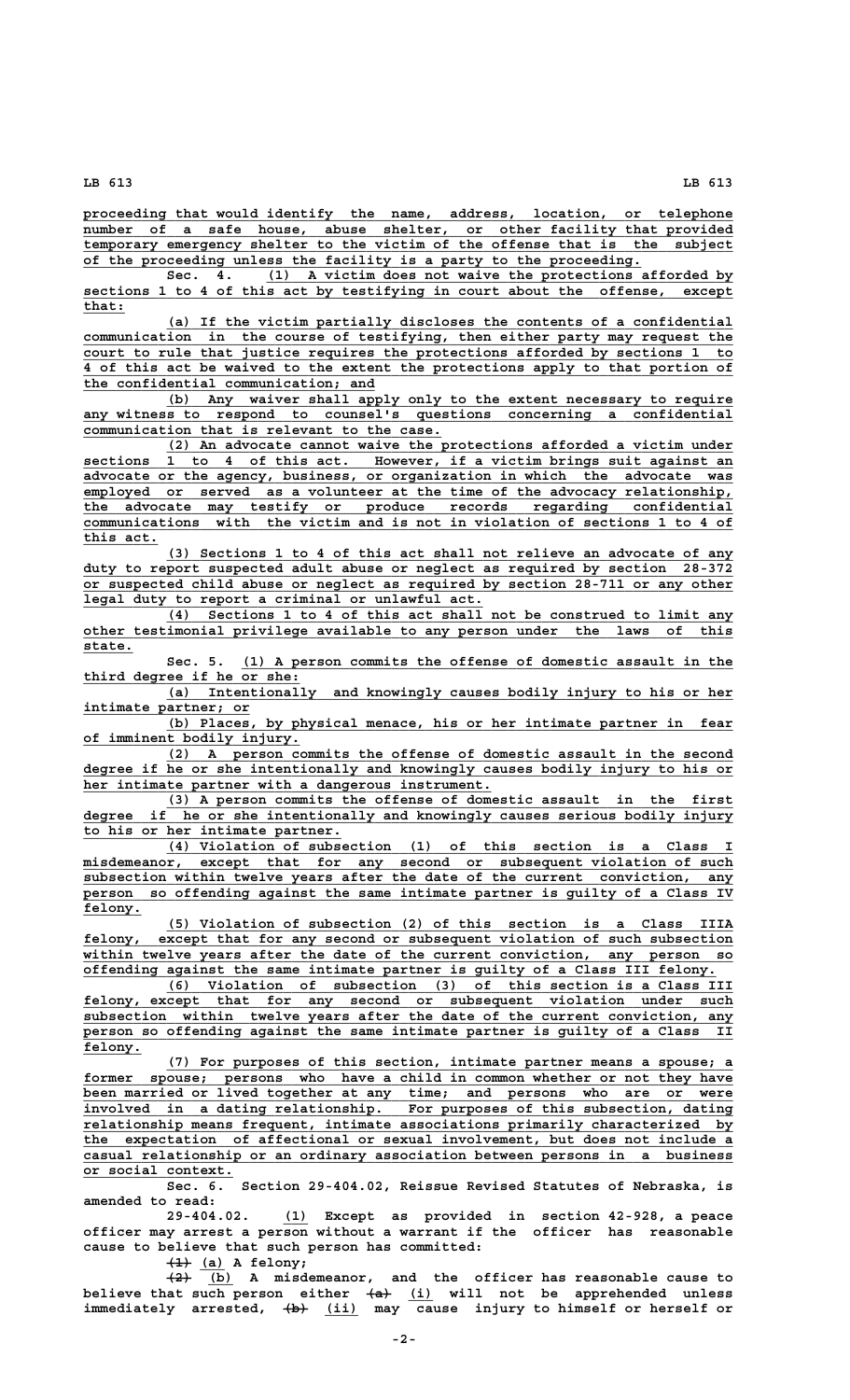others or damage to property unless immediately arrested, <del>(c)</del> (iii) may destroy or conceal evidence of the commission of such misdemeanor, or  $\left(4\right)$  (iv) **has committed a misdemeanor in the presence of the officer; or**

 **——— \_\_\_ (3) (c) One or more of the following acts to one or more household \_\_\_\_\_\_\_\_\_\_\_\_\_\_\_\_\_\_\_\_\_\_\_\_\_\_\_\_\_\_\_\_\_\_\_\_\_\_\_\_\_\_\_\_\_\_\_\_\_\_\_\_\_\_\_\_\_\_\_\_\_\_\_ members, whether or not committed in the presence of the peace officer:**

 **——— \_\_\_ — \_\_\_ — —— (a) (i) Attempting to cause or intentionally, and knowingly, or recklessly causing bodily injury with or without a deadly weapon dangerous —————————— —————— —————— \_\_\_\_\_\_\_\_\_ instrument; or \_\_\_\_\_\_\_\_\_\_ ——**

(b) (ii) Threatening another in a menacing manner Placing, by  **\_\_\_\_\_\_\_\_\_\_\_\_\_\_\_\_\_\_\_\_\_\_\_\_\_\_\_\_\_\_\_\_\_\_\_\_\_\_\_\_\_\_\_\_\_\_\_\_\_\_\_\_\_\_\_\_\_\_\_\_\_\_ physical menace, another in fear of imminent bodily injury; or**

 **——— \_\_\_\_\_\_\_\_\_\_\_\_\_\_\_\_\_\_\_\_\_\_\_\_\_\_\_\_\_\_\_\_\_\_\_\_\_\_\_\_\_\_\_\_\_\_\_\_\_\_\_\_\_\_\_\_\_\_\_\_\_\_\_ (c) (iii) Engaging in sexual contact or sexual penetration without \_\_\_\_\_\_\_\_\_\_\_\_\_\_\_\_\_\_\_\_\_\_\_\_\_\_\_\_\_\_\_\_\_\_\_\_ consent as defined in section 28-318.**

 **\_\_\_ \_ (2) For purposes of this section:**

(a) Household  $\tau$  household members shall include spouses or former **spouses, children, persons who are presently residing together or who have resided together in the past, persons who have a child in common whether or** not they have been married or have lived together at any time, and other persons related by consanguinity or affinity, and persons who are presently  **\_\_\_\_\_\_\_\_\_\_\_\_\_\_\_\_\_\_\_\_\_\_\_\_\_\_\_\_\_\_\_\_\_\_\_\_\_\_\_\_\_\_\_\_\_\_\_\_\_\_\_\_\_\_\_\_\_\_\_\_\_\_\_\_\_\_\_\_\_\_\_\_\_\_\_\_\_\_ involved in a dating relationship with each other or who have been involved in**

**<u>a dating relationship with each other; and</u><br>
<u>(b)</u> Dating relationship means \_\_\_\_\_\_\_\_\_\_\_\_\_\_\_\_\_\_\_\_\_\_\_\_\_\_\_\_\_\_\_\_\_\_\_\_\_\_\_\_\_\_\_\_\_\_\_\_\_\_\_\_\_\_\_\_\_\_\_\_\_\_\_\_\_\_\_\_ (b) Dating relationship means frequent, intimate associations \_\_\_\_\_\_\_\_\_\_\_\_\_\_\_\_\_\_\_\_\_\_\_\_\_\_\_\_\_\_\_\_\_\_\_\_\_\_\_\_\_\_\_\_\_\_\_\_\_\_\_\_\_\_\_\_\_\_\_\_\_\_\_\_\_\_\_\_\_\_\_\_\_\_\_\_\_\_ primarily characterized by the expectation of affectional or sexual \_\_\_\_\_\_\_\_\_\_\_\_\_\_\_\_\_\_\_\_\_\_\_\_\_\_\_\_\_\_\_\_\_\_\_\_\_\_\_\_\_\_\_\_\_\_\_\_\_\_\_\_\_\_\_\_\_\_\_\_\_\_\_\_\_\_\_\_\_\_\_\_\_\_\_\_\_\_ involvement, but does not include a casual relationship or an ordinary \_\_\_\_\_\_\_\_\_\_\_\_\_\_\_\_\_\_\_\_\_\_\_\_\_\_\_\_\_\_\_\_\_\_\_\_\_\_\_\_\_\_\_\_\_\_\_\_\_\_\_\_\_\_\_\_\_\_\_ association between persons in a business or social context.**

Sec. 7. (1) If a peace officer receives complaints under section  **\_\_\_\_\_\_\_\_\_\_\_\_\_\_\_\_\_\_\_\_\_\_\_\_\_\_\_\_\_\_\_\_\_\_\_\_\_\_\_\_\_\_\_\_\_\_\_\_\_\_\_\_\_\_\_\_\_\_\_\_\_\_\_\_\_\_\_\_\_\_\_\_\_\_\_\_\_\_ of this act from two or more opposing persons, the officer shall evaluate each \_\_\_\_\_\_\_\_\_\_\_\_\_\_\_\_\_\_\_\_\_\_\_\_\_\_\_\_\_\_\_\_\_\_\_\_\_\_\_\_\_\_\_\_\_\_\_\_\_\_\_\_\_\_\_\_\_\_\_\_\_\_\_\_\_\_\_\_\_\_\_\_\_\_\_\_\_\_ complaint separately to determine who was the predominant aggressor. If the \_\_\_\_\_\_\_\_\_\_\_\_\_\_\_\_\_\_\_\_\_\_\_\_\_\_\_\_\_\_\_\_\_\_\_\_\_\_\_\_\_\_\_\_\_\_\_\_\_\_\_\_\_\_\_\_\_\_\_\_\_\_\_\_\_\_\_\_\_\_\_\_\_\_\_\_\_\_ officer determines that one person was the predominant aggressor, the officer \_\_\_\_\_\_\_\_\_\_\_\_\_\_\_\_\_\_\_\_\_\_\_\_\_\_\_\_\_\_\_\_\_\_\_\_\_\_\_\_\_\_\_\_\_\_\_\_\_\_\_\_\_\_\_\_\_\_\_\_\_\_\_\_\_\_\_\_\_\_\_\_\_\_\_\_\_\_ need not arrest the other person believed to have committed an offense. In \_\_\_\_\_\_\_\_\_\_\_\_\_\_\_\_\_\_\_\_\_\_\_\_\_\_\_\_\_\_\_\_\_\_\_\_\_\_\_\_\_\_\_\_\_\_\_\_\_\_\_\_\_\_\_\_\_\_\_\_\_\_\_\_\_\_\_\_\_\_\_\_\_\_\_\_\_\_ determining whether a person is the predominant aggressor, the officer shall \_\_\_\_\_\_\_\_\_\_\_\_\_\_\_\_\_\_\_\_\_\_\_\_\_\_\_\_\_ consider, among other things:**

 **\_\_\_\_\_\_\_\_\_\_\_\_\_\_\_\_\_\_\_\_\_\_\_\_\_\_\_\_\_\_\_\_\_\_\_\_\_\_\_\_\_\_\_\_\_\_\_\_\_ (a) Prior complaints under section 5 of this act;**

 **\_\_\_\_\_\_\_\_\_\_\_\_\_\_\_\_\_\_\_\_\_\_\_\_\_\_\_\_\_\_\_\_\_\_\_\_\_\_\_\_\_\_\_\_\_\_\_\_\_\_\_\_\_\_\_\_\_\_\_\_\_\_\_\_\_\_\_ (b) The relative severity of the injuries inflicted on each person;**

 **\_\_\_\_\_\_\_\_\_\_\_\_\_\_\_\_\_\_\_\_\_\_\_\_\_\_\_\_\_\_\_\_\_\_\_\_\_\_\_\_\_\_\_\_\_\_\_\_\_\_\_\_\_\_\_ (c) The likelihood of future injury to each person; and**

 **\_\_\_\_\_\_\_\_\_\_\_\_\_\_\_\_\_\_\_\_\_\_\_\_\_\_\_\_\_\_\_\_\_\_\_\_\_\_\_\_\_\_\_\_\_\_\_\_\_\_\_\_\_\_\_\_\_\_\_\_\_\_\_\_\_\_\_\_ (d) Whether one of the persons acted with a justified use of force \_\_\_\_\_\_\_\_\_\_\_\_\_\_\_\_\_\_\_\_\_\_\_\_\_\_\_\_\_\_\_\_\_\_ under sections 28-1406 to 28-1416.**

 **\_\_\_\_\_\_\_\_\_\_\_\_\_\_\_\_\_\_\_\_\_\_\_\_\_\_\_\_\_\_\_\_\_\_\_\_\_\_\_\_\_\_\_\_\_\_\_\_\_\_\_\_\_\_\_\_\_\_\_\_\_\_\_\_\_\_\_\_ (2) In addition to any other report required, a peace officer who \_\_\_\_\_\_\_\_\_\_\_\_\_\_\_\_\_\_\_\_\_\_\_\_\_\_\_\_\_\_\_\_\_\_\_\_\_\_\_\_\_\_\_\_\_\_\_\_\_\_\_\_\_\_\_\_\_\_\_\_\_\_\_\_\_\_\_\_\_\_\_\_\_\_\_\_\_\_ arrests two or more persons with respect to such a complaint shall submit a \_\_\_\_\_\_\_\_\_\_\_\_\_\_\_\_\_\_\_\_\_\_\_\_\_\_\_\_\_\_\_\_\_\_\_\_\_\_\_\_\_\_\_\_\_\_\_\_\_\_\_\_\_\_\_\_\_\_\_\_\_\_\_\_\_\_\_\_\_\_\_\_\_\_\_\_\_\_ detailed, written report setting forth the grounds for arresting multiple parties. \_\_\_\_\_\_\_\_**

 **\_\_\_\_\_\_\_\_\_\_\_\_\_\_\_\_\_\_\_\_\_\_\_\_\_\_\_\_\_\_\_\_\_\_\_\_\_\_\_\_\_\_\_\_\_\_\_\_\_\_\_\_\_\_\_\_ Sec. 8. (1) Incident to an arrest under section 5 of this act, a peace officer: \_\_\_\_\_\_\_\_\_\_\_\_\_\_**

 **\_\_\_\_\_\_\_\_\_\_\_\_\_\_\_\_\_\_\_\_\_\_\_\_\_\_\_\_\_\_\_\_\_\_\_\_\_\_\_\_\_\_\_\_\_\_\_\_\_\_\_\_\_\_\_\_\_\_\_\_\_\_\_\_\_\_\_\_ (a) Shall seize all weapons that are alleged to have been involved \_\_\_\_\_\_\_\_\_\_\_\_\_\_\_\_\_\_\_\_\_\_\_\_\_\_\_\_\_ or threatened to be used; and**

 **\_\_\_\_\_\_\_\_\_\_\_\_\_\_\_\_\_\_\_\_\_\_\_\_\_\_\_\_\_\_\_\_\_\_\_\_\_\_\_\_\_\_\_\_\_\_\_\_\_\_\_\_\_\_\_\_\_\_\_\_\_\_\_\_\_\_\_\_ (b) May seize any firearm and ammunition in the plain view of the \_\_\_\_\_\_\_\_\_\_\_\_\_\_\_\_\_\_\_\_\_\_\_\_\_\_\_\_\_\_\_\_\_\_\_\_\_\_\_\_\_\_\_\_\_\_\_\_\_\_\_\_\_\_\_\_\_\_\_\_\_\_\_\_\_\_\_\_\_\_\_\_\_\_\_\_\_\_ officer or that is discovered pursuant to a search authorized or consented to \_\_\_\_\_\_\_\_\_\_\_\_\_\_\_\_\_\_\_\_\_\_\_\_\_\_\_\_\_\_\_\_\_\_\_\_\_\_\_\_\_\_\_\_\_\_\_\_\_\_\_\_\_\_\_\_\_\_\_\_\_\_\_\_\_\_\_\_\_\_\_\_\_\_\_\_\_\_ by the person being searched or in charge of the premises being searched, as**  $\frac{1}{2}$  necessary for the protection of the officer or any other person.

 **\_\_\_\_\_\_\_\_\_\_\_\_\_\_\_\_\_\_\_\_\_\_\_\_\_\_\_\_\_\_\_\_\_\_\_\_\_\_\_\_\_\_\_\_\_\_\_\_\_\_\_\_\_\_\_\_\_\_\_\_\_\_\_\_\_\_\_\_ (2) Weapons seized under this section shall be stored according to \_\_\_\_\_\_\_\_\_\_\_\_\_\_\_\_\_\_\_\_\_\_\_\_\_\_\_\_\_\_\_\_\_\_\_\_\_\_\_\_\_\_\_\_\_\_\_\_\_\_\_\_\_\_\_\_\_\_\_\_\_\_\_\_\_\_\_\_\_\_\_\_\_\_\_\_\_\_ the policies and procedures implemented by the seizing law enforcement agency. \_\_\_\_\_\_\_\_\_\_\_\_\_\_\_\_\_\_\_\_\_\_\_\_\_\_\_\_\_\_\_\_\_\_\_\_\_\_\_\_\_\_\_\_\_\_\_\_\_\_\_\_\_\_\_\_\_\_\_\_\_\_\_\_\_\_\_\_ (3) Disposition of weapons under this section shall be determined by** court order.

Sec. 9. (1) When any person is found guilty of a crime involving abuse as defined in section  $\overline{42-903}$ , the judge shall order a presentence  **\_\_\_\_\_\_\_\_\_\_\_\_\_\_\_\_\_\_\_\_\_\_\_\_\_\_\_\_\_\_\_\_\_\_\_\_\_\_\_\_\_\_\_\_\_\_\_\_\_\_\_\_\_\_\_\_\_\_\_\_\_\_\_\_\_\_\_\_\_\_\_\_\_\_\_\_\_\_ investigation to be completed and returned to the court for consideration at \_\_\_\_\_\_\_\_\_\_\_\_\_\_\_\_\_\_\_\_\_\_\_ the time of sentencing.**

 **\_\_\_\_\_\_\_\_\_\_\_\_\_\_\_\_\_\_\_\_\_\_\_\_\_\_\_\_\_\_\_\_\_\_\_\_\_\_\_\_\_\_\_\_\_\_\_\_\_\_\_\_\_\_\_\_\_\_\_\_\_\_\_\_\_\_\_\_ (2) At the time of sentencing, the court shall consider the safety** and protection of the victim of abuse and any member of the victim's family or  **\_\_\_\_\_\_\_\_\_\_\_\_\_\_\_\_\_\_\_\_\_\_\_\_\_\_\_\_\_\_\_\_\_\_\_\_\_\_\_\_\_\_\_\_\_\_\_\_\_\_\_\_\_\_\_\_\_\_\_ household when suspending a sentence or granting probation.**

 **\_\_\_\_\_\_\_\_\_\_\_\_\_\_\_\_\_\_\_\_\_\_\_\_\_\_\_\_\_\_\_\_\_\_\_\_\_\_\_\_\_\_\_\_\_\_\_\_\_\_\_\_\_\_\_\_\_\_\_\_\_\_\_\_\_\_\_\_ (3) The court may order the convicted person to complete a domestic \_\_\_\_\_\_\_\_\_\_\_\_\_\_\_\_\_\_\_\_\_\_\_\_\_\_\_\_\_\_\_\_\_\_\_\_\_\_\_\_\_\_\_\_\_\_\_\_\_\_\_\_\_\_\_\_\_\_\_\_\_\_\_\_\_\_\_\_\_\_\_\_\_\_\_\_\_\_ abuse intervention program at the convicted person's expense in addition to \_\_\_\_\_\_\_\_\_\_\_\_\_\_\_\_\_\_\_\_ any other penalties.**

Sec. 10. When a person is found guilty of a crime involving abuse  **\_\_\_\_\_\_\_\_\_\_\_\_\_\_\_\_\_\_\_\_\_\_\_\_\_\_\_\_\_\_\_\_\_\_\_\_\_\_\_\_\_\_\_\_\_\_\_\_\_\_\_\_\_\_\_\_\_\_\_\_\_\_\_\_\_\_\_\_\_\_\_\_\_\_\_\_\_\_ as defined in section 42-903, a court shall not order house arrest for the \_\_\_\_\_\_\_\_\_\_\_\_\_\_\_\_\_\_\_\_\_\_\_\_\_\_\_\_\_\_\_\_\_\_\_\_\_\_\_\_\_\_\_\_\_\_\_\_\_\_\_\_\_\_\_\_\_\_\_\_\_\_\_\_\_\_\_\_\_\_\_\_\_\_\_\_\_\_ person in the residence of the victim, regardless of the ownership of the residence. \_\_\_\_\_\_\_\_\_\_**

 **\_\_\_\_\_\_\_\_\_\_\_\_\_\_\_\_\_\_\_\_\_\_\_\_\_\_\_\_\_\_\_\_\_\_\_\_\_\_\_\_\_\_\_\_\_\_\_\_\_\_\_\_\_\_\_\_\_\_ Sec. 11. On or before July 1, 2005, all law enforcement agencies, \_\_\_\_\_\_\_\_\_\_\_\_\_\_\_\_\_\_\_\_\_\_\_\_\_\_\_\_\_\_\_\_\_\_\_\_\_\_\_\_\_\_\_\_\_\_\_\_\_\_\_\_\_\_\_\_\_\_\_\_\_\_\_\_\_\_\_\_\_\_\_\_\_\_\_\_\_\_ prosecuting attorneys, and the Office of Probation Administration shall \_\_\_\_\_\_\_\_\_\_\_\_\_\_\_\_\_\_\_\_\_\_\_\_\_\_\_\_\_\_\_\_\_\_\_\_\_\_\_\_\_\_\_\_\_\_\_\_\_\_\_\_\_\_\_\_\_\_\_\_\_\_\_\_\_\_\_\_\_\_\_\_\_\_\_\_\_\_ develop, adopt, promulgate, and implement written policies and procedures \_\_\_\_\_\_\_\_\_\_\_\_\_\_\_\_\_\_\_\_\_\_\_\_\_\_\_\_\_\_\_\_\_\_\_\_\_\_\_\_\_\_\_\_\_\_\_\_\_\_\_\_\_\_\_\_\_\_\_\_\_\_\_\_\_\_\_\_\_\_\_\_\_\_\_\_\_\_ regarding crimes between intimate partners as defined in section 5 of this act.\_\_\_\_**

**Sec. 12. Section 42-903, Reissue Revised Statutes of Nebraska, is**